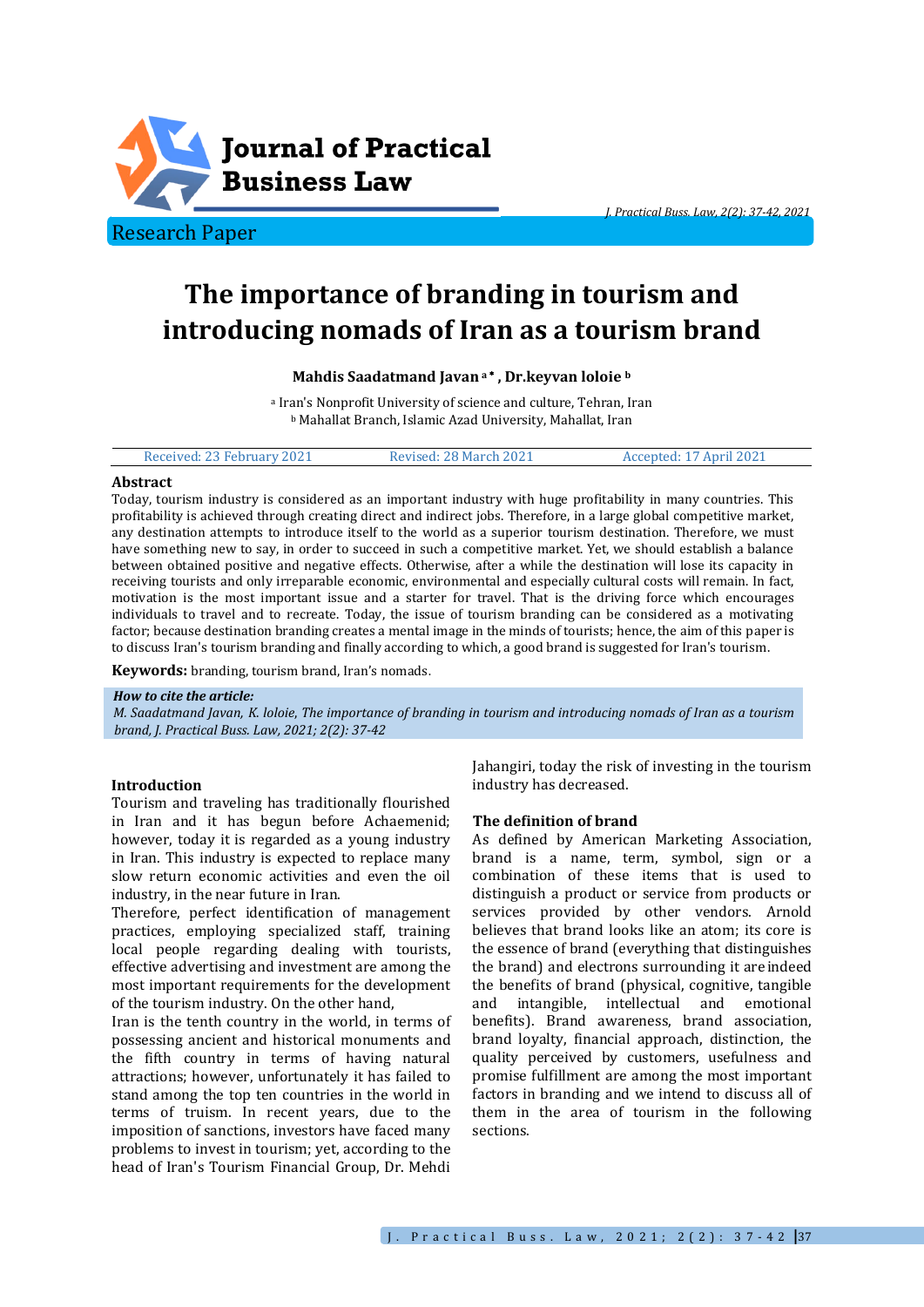## **Tourism branding**

Since we need to utilize the experience of other successful countries to develop tourism industry in Iran and since such countries pay special attention to the issue of tourism branding; so, it is noteworthy to address this issue as the most important motivating factor in the area of tourism. Today we see huge investments in the area of tourism branding by top tourist countries such as Turkey, Thailand, Australia, Japan, China and India and indeed tourism branding is employed as an effective marketing policy in these countries for the development of tourism industry.

There are two types of brand: product brand and service brand. In the discussion of tourism, service brand is considered. Although the brand of products and goods, such as foodstuff, clothing and other products which are consumable or may be used as souvenirs fall in the category of product brands; however, the main product of tourism is memory; an intangible and perceptual product. This means that a tourist pays some expenses in exchange for buying a memory or a favorable perceived quality. So, each country tries to create more distinctive perceived quality for its tourism, compared to other countries. We face two distinct discussions, in the area of tourism:

## **Catchy brand**

Catchy brand plays the role of motivator. Therefore, we must have something new to say, in order to attract more tourists in such a competitive market. This means creating an attraction that is distinctive from the attractions of other countries. Although Iran possesses many beautiful beaches, numerous ancient and historical monuments, cultural elements, various celebrations and feasts, pristine nature and forests, ports and other attractions and despite its long history and differences in its art and architecture, it still share some common features with other countries. In fact, all of these items listed can be considered as attractions; but they cannot be used as brands. Today, the majority of tourists who visit Iran, come from Eastern countries such as Pakistan, Afghanistan, Iraq, Saudi Arabia, China, Japan and ... and they often visit Iran for religious and or recreational issues. So, if we intend to define Europe as our target market; we must regard the issue of branding more seriously. We must ask ourselves: a European post-modernism when the heart is removed, what will follow? What can pull a European person out of the heart of postmodernism? Whether different modern shopping centers, buildings and skyscrapers are attractive to him or not? Of course the answer is "negative". Such questions show that we must look for an invaluable brand and the level of distinction of a brand determines its value.

## **Service brand**

Service brand will be very important after the arrival of tourists to the destination and it includes services such as flights, transportation within the city and between cities, restaurants, hotels and other services which are offered as a travel package. In branding the issue of trust is crucially important. In tourism, a famous airline, reputation of a hotel or a restaurant and even a tourism agency can induce a sense of trust to tourists. Therefore, when a tourism agency is chosen by tourists because of its brand, it should provide the best meals and food products, reserve high quality hotels, standard transportation facilities and must even choose a tour guide with international standards. This is important for two reasons:

A) If a tour operator pays enough attention to the quality of all the constituent elements of their package, it will create a kind of loyalty in tourist and this means re-selection of destination by tourist and earning more money through raising the costs.

B) Tourism is an inter-connected industry; meaning that all of its elements interact with each other and disregarding each of its elements can negatively affect the quality perceived by tourists; so, quality loss in each element can have an overall effect on the quality perceived by tourists. For example, if the hotel is not secure and the tourist is robbed; in this case, the high quality of a meal cannot make up for the negative impact of this incident and thus perceived quality decreases.

#### **Brand awareness**

In simple words, we can say that when a supplier possesses the best brand, but nobody is aware of its existence, he has not done much and his brand will finally fail. In the discussion of tourism, despite the fact that Iran has a lot of potential to attract tourists; however, the issue of advertising in other countries has been neglected. Meanwhile, a large number of foreigners are not aware of Iran's history and culture, customs and traditions, art and architecture and natural and pristine landscapes and negative advertising by mass media and different rumors have ruined Iran's tourism market. Here an important issue is that investors and especially government should allocate a budget for advertising in order to introduce Iran to tourists and especially to European tourists, in the best way.

## **Brand association**

In the discussion branding, brand association refers to stabilization of a brand in customers' mind and in fact seeing the signs of a brand evokes its quality for them. This issue arises from proper provision of tourism services. For example, when the hotel has high-quality hygiene, security and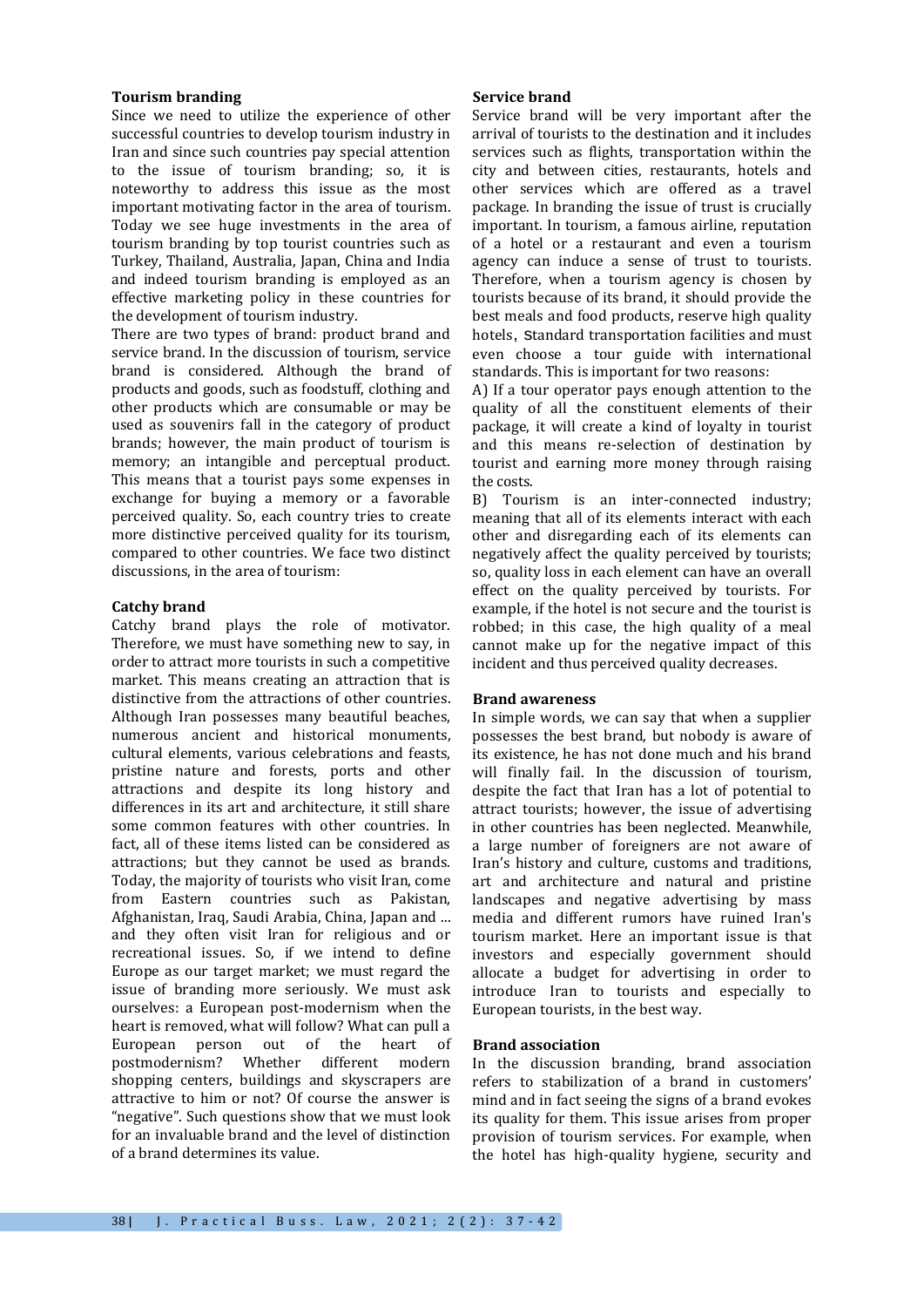services; tourists will memorize the hotel by its name and brand and will never forgetit.

## **Brand loyalty**

Brand loyalty refers to repurchasing. When customers use a product for the first time and are perfectly satisfied with it, demand for the product increases and indeed the supplier will obtain customers' loyalty and this means that customers will not be willing to use the products and services of other sellers. In the discussion of tourism, when a tourist is pleased with the programs and services provided by a truism agency, he will refer to it in the next time, too.

## **Financial approach**

Obviously, a brand product has a higher price, compared to other similar products. Therefore, the issue of branding brings more profitability for the supplier, in this way. This means that branding increases profitability both through increasing the number of customers and through raising prices. In the issue of tourism, service providers must set their plans, based on their competitive market. For example, a tour operator may decide to increase its profitability through its famous brand, by increasing ticket and services prices or he may adopt the policy of lowering prices and increasing the number of tourists. Sometimes, reducing prices increased the amount of demand and sometimes reducing prices has a negligible impact on demand and this is the elasticity of product and purchase which is formed within the framework of demand.

#### **Distinction**

A product is known as a brand; if it is distinct from other suppliers' products in terms of quality and creativity. As noted above, success in the competitive global market requires creativity. One must be creative and must crate creativity. A tourism agency can offer distinct services to its customers, become famous and this way it can persuade tourists. For example, Eli Gasht airline has differentiated itself by offering special privileges to the tourists. This company has offered blue cards, silver cards and gold cards to the travelers and has managed to obtain their loyalty.

For example, owner of these cards can take back a percentage of the price of purchased ticket in the next purchase.

## **Usefulness**

Recreation is not the only goal of a tourist. A tourist accepts all the challenges before him on a journey to an unknown destination and beside recreation; he will look for learning and gaining experience, as well. Therefore, planners must plan their tours so that tourists can obtain information about the culture and customs and traditions and

other characteristics of the destination and can know them well.

#### **Promise fulfillment**

A major part of tourists' problems is mismatch of what they see and what service agencies had previously promised them. Therefore, promise fulfillment is one of the most important indicators of a brand which makes it distinctive. This is particularly true about tour operators and travel agencies.

Note: One of the most important results of service branding is that it compels other travel agencies, hotels, residential centers, restaurants and transport companies to attempt to raise the quality of their products and services and this competition will rapidly brings the country to an ideal level of tourism services.

#### **Introducing nomads as Iran's tourism brand**

Nomadic life has been abolished in many countries and only Iran and few countries have nomads and vertical migration; so, the issue of nomads and their migration can attract the attention and curiosity of tourists and especially European tourists. In Iran, nomadic tours are often running under the name of eco tours or nature tours. But they have been disregarded and most turism agencies refuse to accept the risks of developing a program for nomadic tours. And they prefer tours such as Isfahan tours, Shiraz tours, Yazd tours or pilgrimage tours. The important issue in the area of introducing Iran's nomads as a tourism brand is investment and development of a comprehensive and attractive program. For example, if we invest on establishment of nomadic music groups or supplying traditional nomadic goods and products in the form of a nomadic festival and also if we hold these tours on special occasions such as the Eid Nowruz or the Yalda Night, indeed we have provided a complete and attractive tourism package which provides all the cultural and artistic aspects of Iran in the heart of an exceptional nature -and with a high level of perceptual qualityto the tourists. This will create brand loyalty. Meaning that the tourist will most probably travel there again and it will be effective in the area of advertising, as well. Tourists will begin to advertise when they enter into their country and thus, in a short time, tourists around the world will recognize Iran with its nomads and in fact nomads will become Iran's tourism brand. It is worth mentioning that this should be performed while maintaining tourism pillars in general and ecotourism pillars in particular.

## **Ecotourism**

Ecotourism is defined as "responsible travel, based on the principles of sustainability to natural areas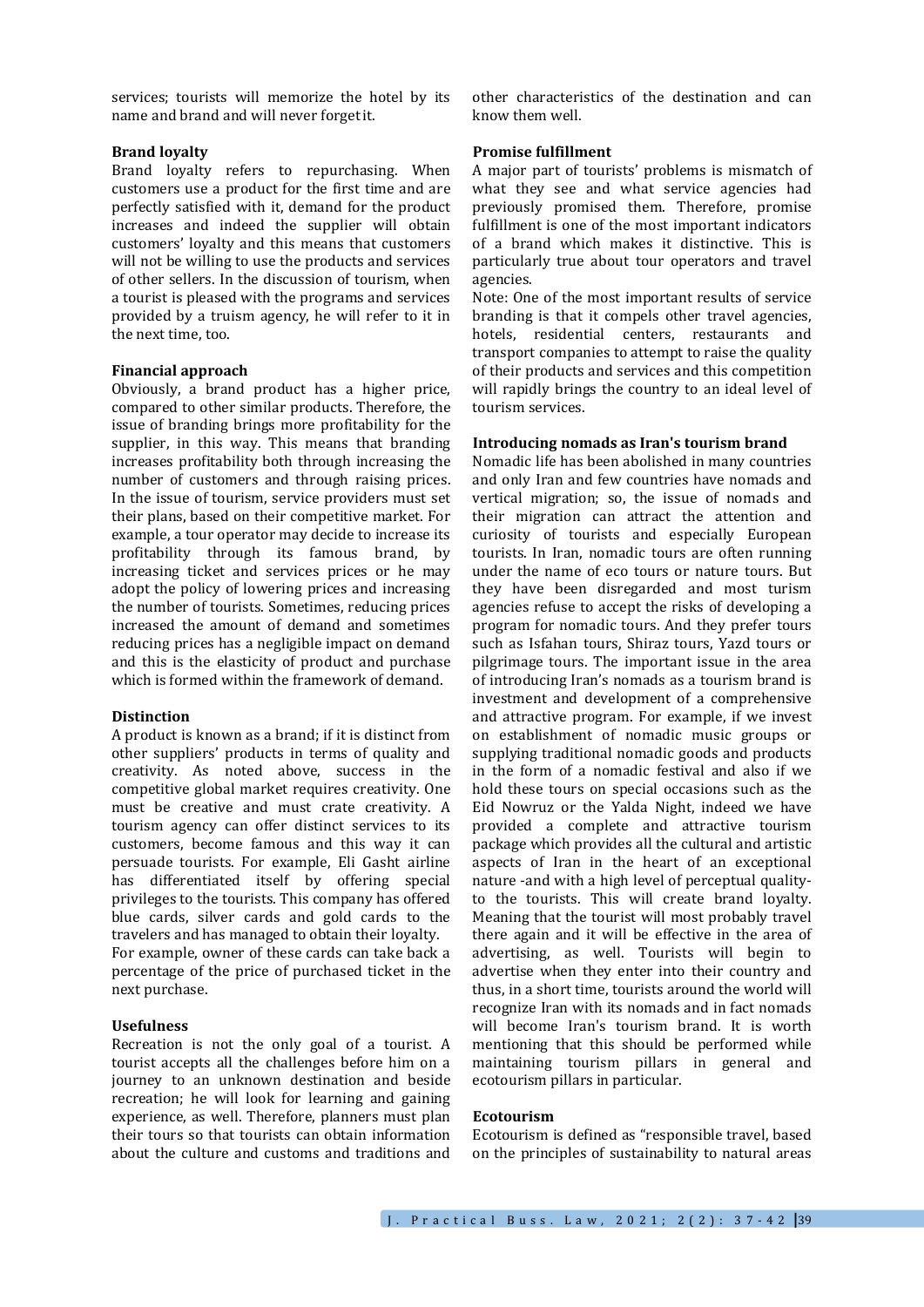in order to enjoy the spiritual aspects and to meet the mental and emotional needs, along with recognition and understanding and respect for local people value system and to help preserving the natural areas and promoting the well-being of the host community (Zahedi, p. 90). According to this definition, nomadic tours must use a powerful management system to increase the efficiency and productivity of ecotourism sites (especially winter and summer sites which are the destinations of their migration), to pay special attention to preserve biodiversity and natural resources and to control the consumption rate and finally to prevent the expansion of mass tourism.

## **Iran's nomads and tribes**

Iran has the most diverse tribes and nomads. Iran's nomads include nomads of Elam, Chahar Mahal and Bakhtiari, Lorestan, Kohgiluyeh and Boyer-Ahmad, Kermanshah, Khorasan, Qazvin, Fars, Golestan, Khamse Zanjan and Kurdistan and these tribes are divided into smaller tribes.

The majority of Iranian tribes include Lors, Kurds, Turks and Baluchis. Obviously, each of these tribes have their unique culture, customs and traditions, dialects, costumes, handicrafts, music and dance that -along with winter and summer natural attractions- can create attractions for European tourists. It is worth noting that Bakhtiari and Qashqai are the biggest and most famous tribes in Iran. In Iran, most of nomadic territory belongs to vertical nomadism and the widest area can be seen in the internal and external parts of Zagros Mountains. Although with the advent of modernism to the society, the culture of nomadic life has changed; however, what makes nomads attractive is that they have managed to preserve their originality. Cultural tourism identifies the culture of different areas and explores cultural landscapes of human societies and tries to understand them (Tribe, 1997, 73). We will discuss some attractive nomadic features in the following sections:

# **1. Customs and traditions**

Cultural features of nomads which are affected by their beliefs create their cultural landscape. Nomadic feasts and Eids are crucially important in institutionalization of their customs and traditions and pave the ground for mental solidarity and unity of people and for manifestation of collective spirit within the tribal structure of nomadic communities (Tabibi, 267,1992). Feast can create tourism attractions. In this regard, customs of Turkmen can be enumerated; including Eids and various ceremonies such as marriage, rain seeking ceremony and Turkmen games.

## **2. Housing**

Special type of housing in nomadic areas is another tourism potential (Saghaei, 2003). Especially since their housing adapts with the environment; it is a manifestation of preparation for constant movement. So, architecture and special form and type of these houses are both the product of technical phenomena and a formal and material response to the environmental constraints. They also contain symbols for recognition of the dignity and status of people and regional and social interests and contain entities revealing mental ideas, spirits and value system (Bromberger, pp. 157,1991). The shape of nomadic houses is influenced by the geographical context of each region and aside from natural and physical conditions, it depends on factors such as history and historic, religious and ethnic events (Ghare Nejad, 35,2002). The house of majority of Iranian nomads is tent and living under a tent for a few days will be a fascinating recreation for postmodern tourists.

# **3. Clothing**

The shape, tailoring, size and the color selection of women's clothing in nomadic tribes give them a kind of cultural unity. Seeing nomadic peoples in their traditional costumes and in their environment is very fascinating for postmodern tourists (Papeli Yazdi and Saghaie, 213, 2006).

# **4. Music**

The most authentic Iranian music can be found among nomads. Traditional music is not only one of the tourist attractions of nomadic tribes; but it is an artistic attraction which attracts many tourists to celebrations and festivals where live nomadic music is played (Papeli Yazdi and Saghaie, 213, 2006).

# **5. Dialect**

All the Iranian nomads have their distinct dialects. These dialects include Turkish, Qashqai Turkish, Lori, Kurdish and etc. however, the folk literature of these people which is considered as a cultural attraction itself is common in all of them.

# **6. Livelihood**

Nomad's life is based on animal husbandry in the mountains and plains and this lifestyle and items including: milking, butter making, Tolom Zani and shearing are extremely attractive for tourists.

## **7. Climate**

Climate, vegetation, animals and the nature of nomadic life which change with seasons are among the major tourist attractions which contain plains and mountainous areas and foothills and they are considered as subsets of ecotourism.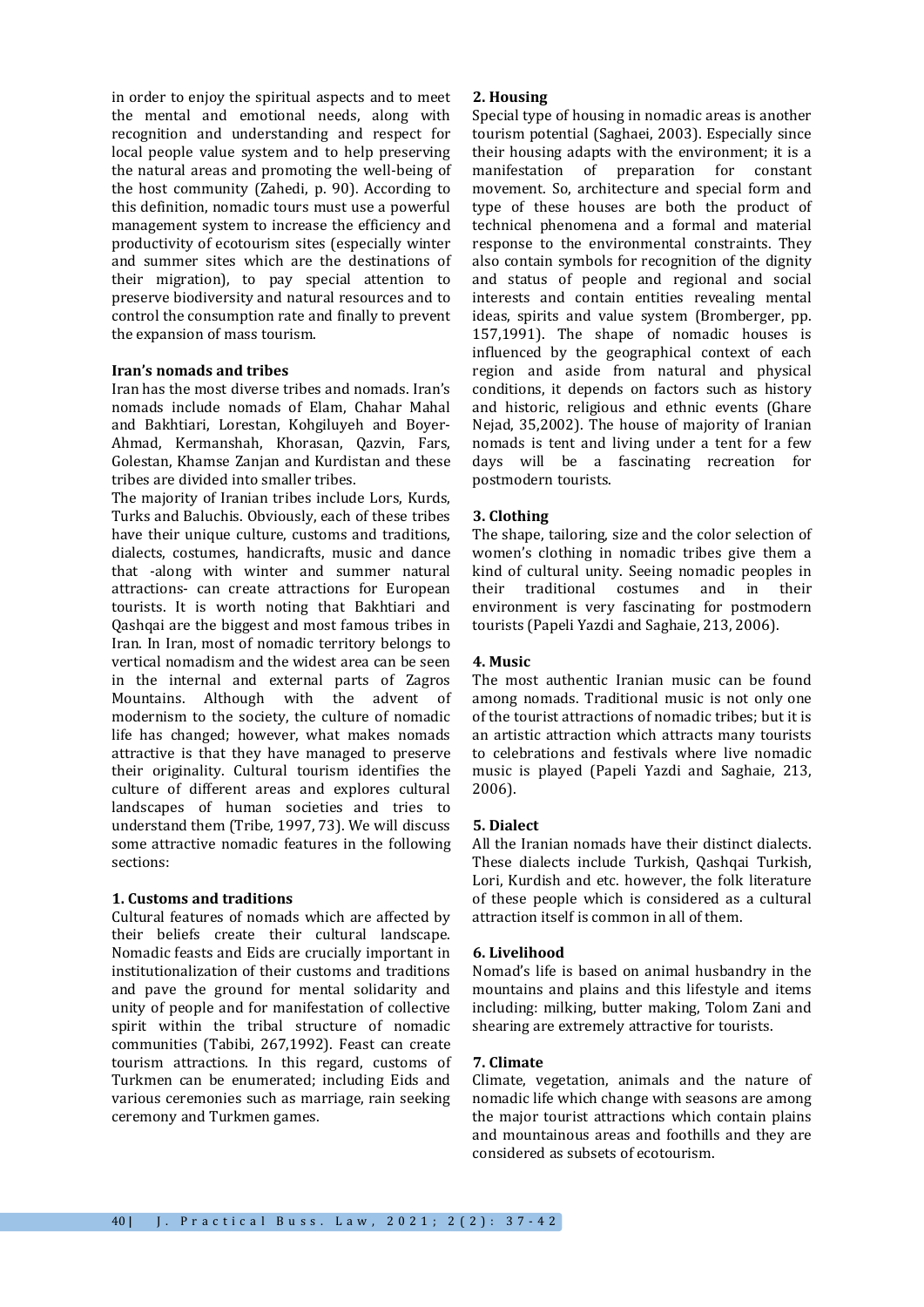## **8. Handicrafts**

Handicrafts arose from the basic needs of nomads and unfortunately, nowadays with the replacement of modern technology, they are facing existential challenges (Papeli Yazdi and Saghaie, 213, 2006). However, they are still important in the area of tourism.

## **Infrastructure and superstructure**

**Infrastructure**: Infrastructures are considered among the most important requirements of economic growth and increasing public welfare and they are not needed only for a particular industry and in fact, they are important for all industries. In the discussion of infrastructure, transportation has a special importance and this issue is reflected in the tourism industry, too. For example, road transportation -that is the most important part of transportation- lacks required standards in Iran and as a result of this issue, Iran has become the second country in the world in terms of high number of accidents. Regarding transportation infrastructures and especially road transportation, many projects are being developed; however, most of these projects will not reach the implementation phase and the reason is undoubtedly budget deficit.

**Superstructure**: superstructures are specific requirements of each industry. In tourism industry, hotels, airplanes, restaurants and whatever tourists need are considered as superstructures.

According to the deputy of Iran Cultural Heritage Handicraft and Tourism Organization, nomadic tourism is developing in our country and improvement and development of the status of nomadic tourism is one of the most important strategic programs to boost tourism. He also added that development of hotel industry and creation of other infrastructures and residential centers are other basic programs in this organization. Midway toilets and restaurants with required standards, local products and goods in appropriate packaging –to be offered as souvenirs- are other major items which must be addressed seriously and meticulously. We will discuss some of the most essential superstructures in the following sections.

# **Toilets**

Unfortunately, today lack of enough midway toilets has become a real dilemma for tourism and it annoys tourists and especially foreign tourists. Whereas, these midway toilets and residences are among the most important tourism -and especially nomadic truism- infrastructures that foreign tourists usually complain about. One European tourist after travelling to Iran, tells his fellow countrymen: "Do not travel to Iran, there is no toilet in Iran". Unfortunately, travelers are

struggling with this problem for many years. Toilets -or rather insanitary toilets- have a significant negative impact on tourism. Authorities often consider this issue and construct many toilets; however, the issue of maintenance that is even more important, is often ignored.

## **Restaurants**

Midway restaurants are also very important and I think that most of them do not meet the required sanitary standards. Most of these restaurants experience lack of funds and facilities and lack of reputation, too! So, tourists will never choose these restaurants, unless they are forced to. Therefore, if famous restaurants invest on these unknown cafes and restaurants and offer them their license, the quality of their foods and the level of their hygiene will improve considerably and the profit and reputation of operating restaurants (brand restaurants) will increase, as well.

## **Packaging**

In Iran, only a small number of service/product providers pay attention to the issue of packaging. Packaging is significantly important in the area of tourism and it must be addressed seriously.

Branding, quality and usefulness of a product along with proper packaging –being beautiful, not occupying much space, being easily movable and enhancing product's shelf life- are crucially important issues for sellers or suppliers. Tourists look for souvenirs which are low volume and yet have a long shelf life (if they are edible). Therefore, handicrafts of nomads and their products and productions should be offered in the form of standard packages. As noted earlier, modern technology has challenged today's nomadic handicrafts; therefore, development of tourism in nomadic areas will enhance nomadic handicrafts' durability, their sales and it will in turn increase employment and income in these areas.

## **Conclusion**

The issue of branding is very important in all product and service supplying markets and especially in tourism. On the one hand, it was said that a brand must contain all the elements of distinction, creating loyalty, profitability, association, usefulness and attractiveness. So, in the area of tourism, a brand is accepted as a tourism brand, if it has these conditions: firstly, it must be distinct from other countries; secondly, it must demonstrate a perfect set of cultures, customs and traditions, music, art, language, food, dress, dance and the nature of Iran and thirdly it must bring profit for stakeholders in the tourism market. Therefore, we can say that Iran's nomads which manifest all the above mentioned cultural elements possess needed potential to be